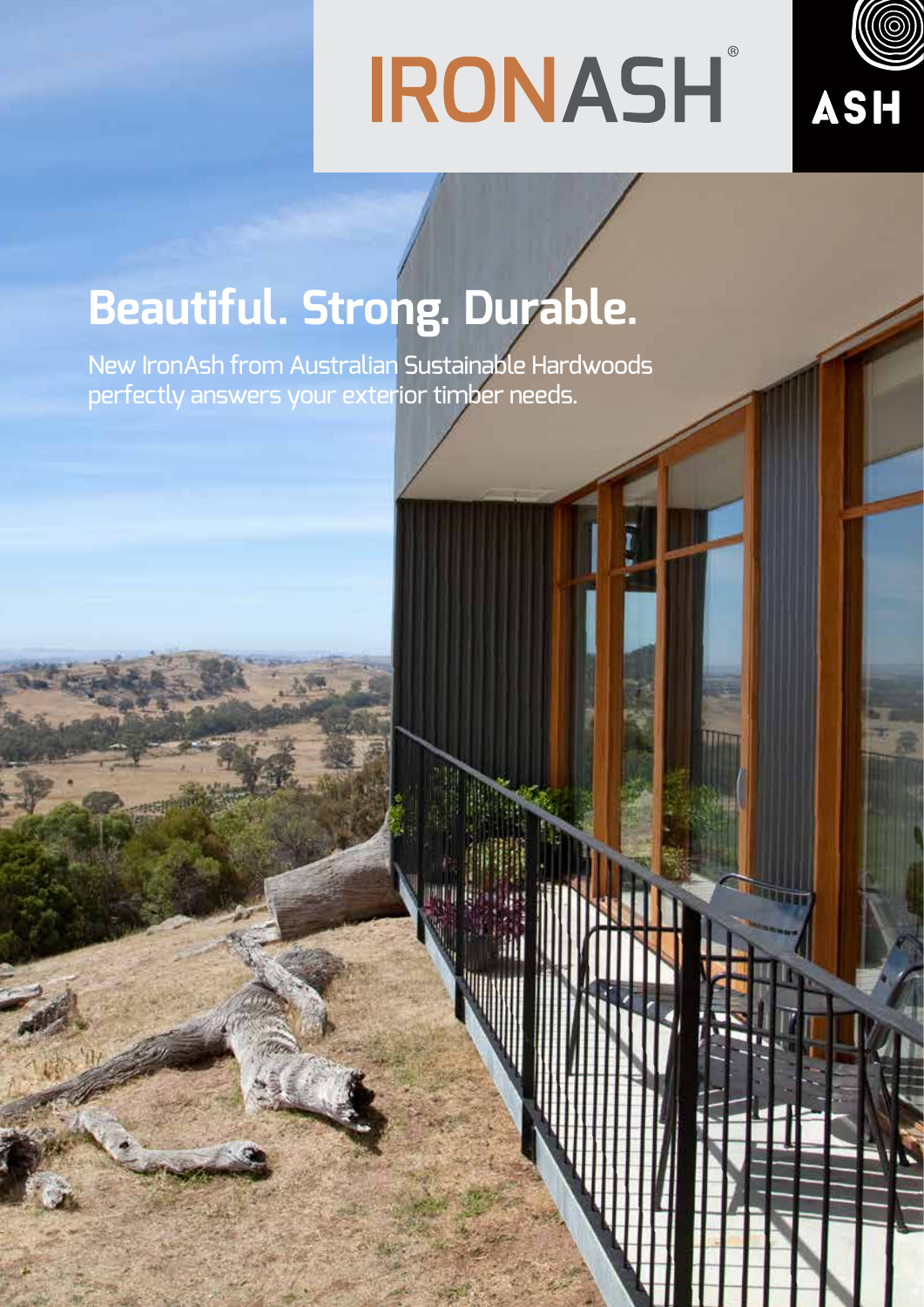#### **As beautiful as it is durable. And guaranteed to perform. That's IRONASH.**

Our competitors sometimes argue that Victorian Ash is not durable enough for use in external applications. Exquisitely beautiful, yes. Affordable, yes. But too prone to the weather to be practical? Until now, that is. In the biggest news to hit the timber industry in years, new IronAsh uses innovative technology to combine an invisible and unique combination of water-based additives deep into the core of GoodWood Victorian Ash. Fully infused with protection, IronAsh multiplies your choices. Treated to H3 classification, IronAsh can now be used in any build to allow the continuous flow of timber design from inside to out.

That's why IronAsh is a great choice for your building project: being able to specify the same wood internally and externally now ensures a seamlessly beautiful finish and absolute customer satisfaction. Plus IronAsh can be easily cut, stained and painted on site.

#### **IronAsh is stronger. To be blunt, we've got the opposition stumped.**

#### **Flexible. And guaranteed.**

The good news continues. Just look at IronAsh's properties when used in sub decking : a deck of 4800 x 7200mm using IronAsh bearers and joists will require only 15 stumps as compared to an F7 treated pine which will require 35 stumps. The cost of material for each product is similar but the difference is clear. Not only will this save a day in labour but a hardwood joist has double the nail holding ability of treated pine which ensures the quality of the deck for years to come.

Available in 35, 45 & 70mm thicknesses x 90, 120, 140, 170, 190, 240, 290mm widths up to 7200mm long, IronAsh now comes with a 25 year guarantee for decay.

# MARGARET COURT ARENA



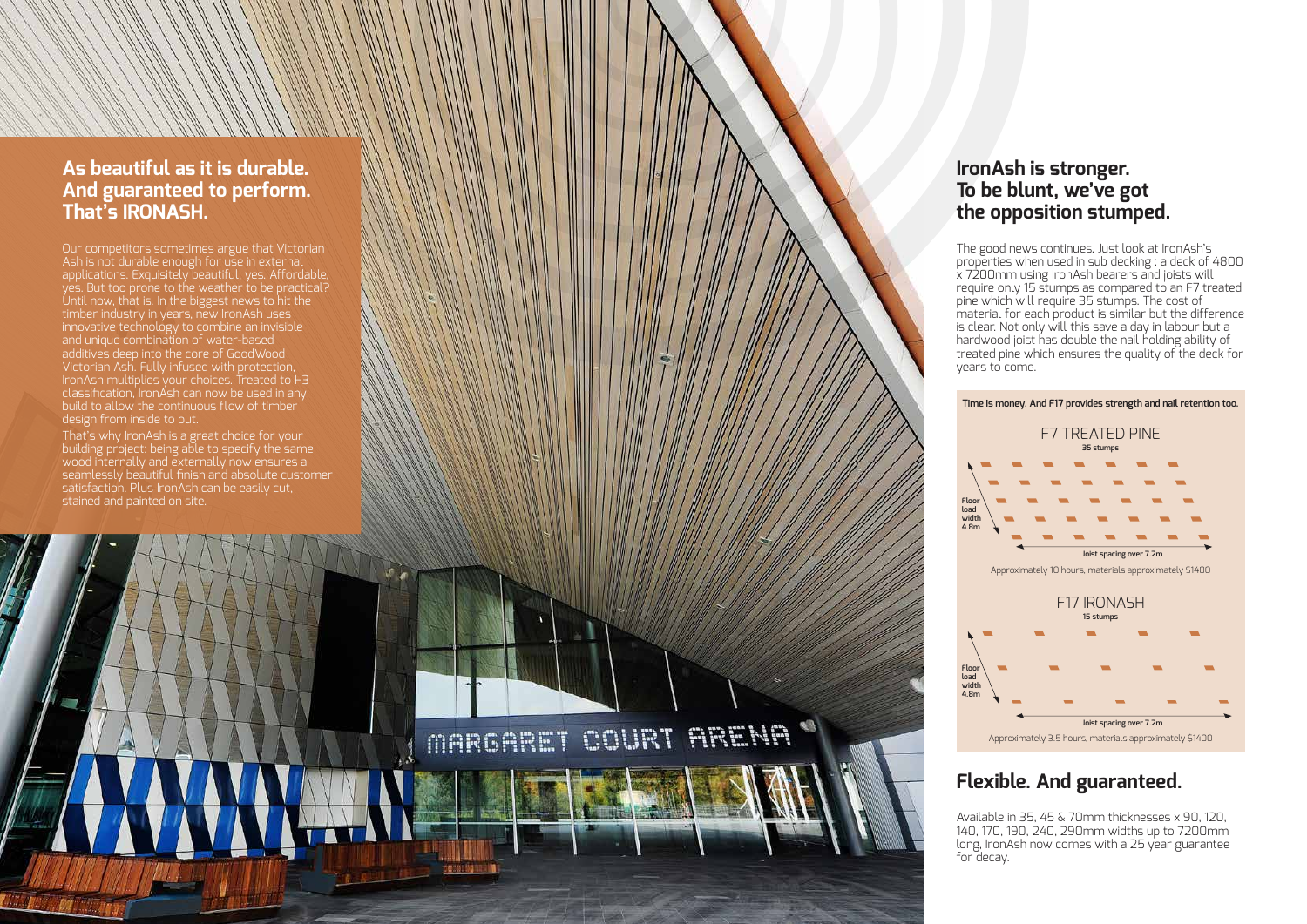## **So many uses outdoors. Guaranteed to Perform:**



#### **Pergolas**

IronAsh gives a beautiful appearance to pergolas that can be stained or painted. Stronger than alternatives, with a longer span than alternatives and less bulky, laminated pergola material is available in 90-290mm x 45mm.

We are so sure of new IronAsh that we are delighted to offer a 25 year guarantee that it will exceed or meet all Australian "H3" standards for exterior timber decay and termites. Full details of the scientific background for this dramatic guarantee and technical data for IronAsh generally can be found at vicash.com.au/ironash.

Everything you want in External Timber











**REGROWTH** 



|             | <b>Tru-Core®</b><br><b>Process</b> | <b>LOSP</b>           |
|-------------|------------------------------------|-----------------------|
|             | $\blacklozenge$                    | $\checkmark$          |
|             | $\bigcirc$                         | $\mathbf{x}$          |
| penetration | $\blacktriangledown$               | <u>?</u>              |
|             | $\mathcal{C}$                      | $\blacktriangledown$  |
|             | $\bigvee$                          | 3                     |
|             | Z                                  | $\left[\times\right]$ |
|             | $\blacktriangledown$               | $\mathbf{x}$          |
|             | $\blacktriangledown$               | $\mathbf{x}$          |
|             |                                    |                       |



#### Full sapwood penetration

Heartwood penetration

Exceeds Australian Standards by +20% furthe

Durable protection

Listed by CodeMark

For both exterior and interior use

Non Solvent Carrier

Patented penetration system

Preservative is registered

#### **Screening**

Available in random length longs or finger joined set lengths of 1.8, 2.1, 2.4 or 5.4m. Straight and hard wearing. Sizes range from 45 x 14mm, 70 x 14mm, 70 x 19mm, 90 x 19mm, 120 x 19mm, 140 x 19mm, 40 x 30mm, 60 x 30mm, 40 x 40mm, 60 x 40mm, 90 x 40mm.

#### **Windows**

A timber window is a high energy performer and visually stunning. The use of IronAsh now means it will last longer. Available in profiled sizes.

#### **Cladding**

Available in random lengths or finger joined set 5.4m lengths, IronAsh is easy to work with, straight, good to nail and takes stain well.

#### **Decking**

Blonde, strong and hard wearing. Available in 70 x 19, 90 x 19 in random length or set length finger jointed of 5.4m, IronAsh lets you offer a deck that matches floors, windows, architraves and cabinetry.





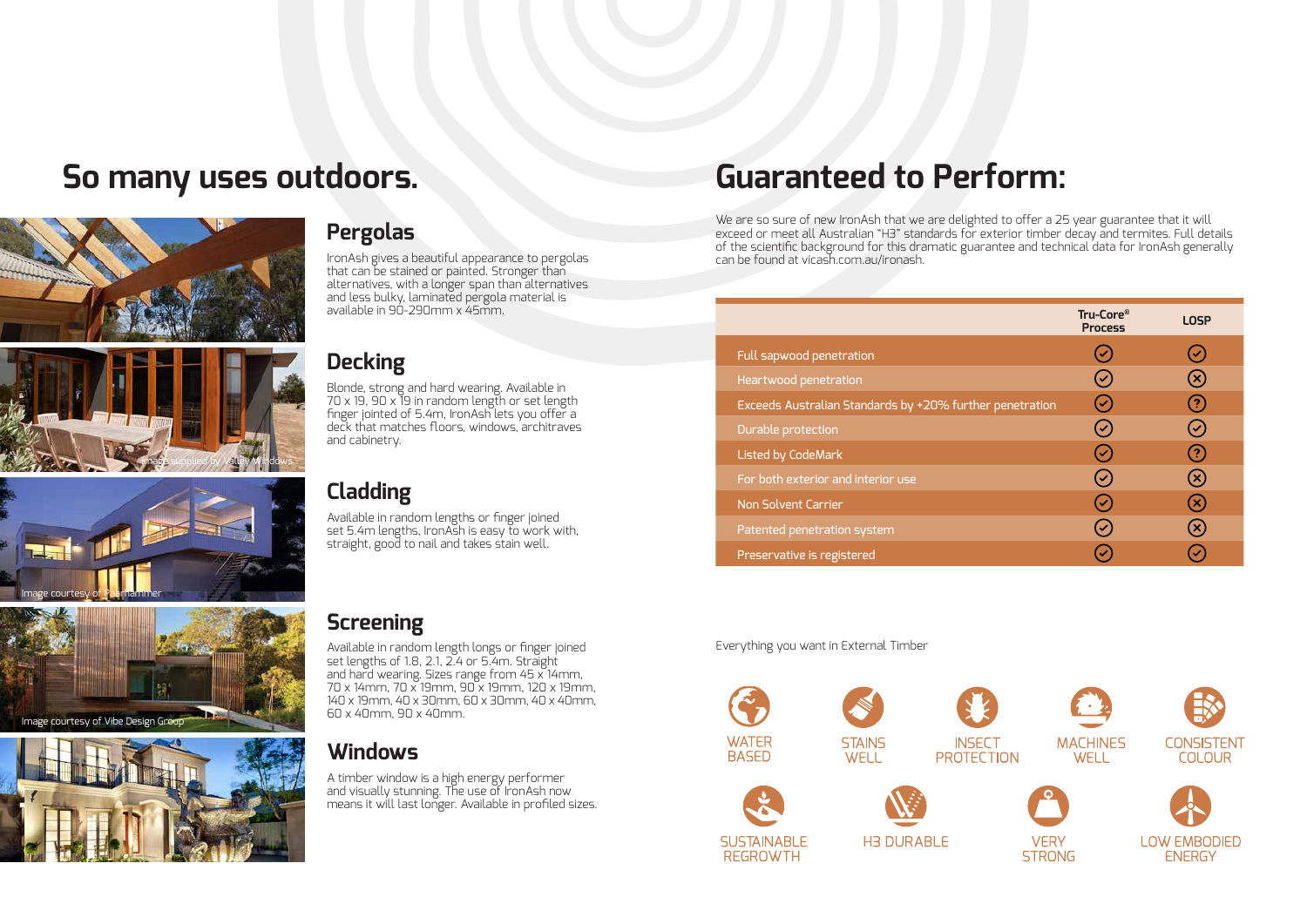

In today's environmentally aware world, be sure that you're doing the best you can for our planet.

Of course we know that timber boasts numerous positive workability attributes over alternative building materials such as steel, concrete, plastic and aluminium. It is easy to cut, shape, nail, bend, offers predictable fire performance, can be re-coated as fashions change, and its extraordinary beauty has delighted for generations. But its environmental attributes truly recommend it for today as it is a 100% renewable resource, and has a much lower embodied energy/carbon factor than the alternatives.



**Embodied energy for common building materials**

| Material                        | PER embodied<br>energy MJ/kg |
|---------------------------------|------------------------------|
| Stabilised earth                | 0.7                          |
| Kiln dried sawn hardwood        | 2.0                          |
| Clay bricks                     | 2.5                          |
| Kiln dried sawn softwood        | 3.4                          |
| Plasterboard                    | 4.4                          |
| Cement                          | 5.6                          |
| Plywood                         | 10.4                         |
| MDF (medium density fibreboard) | 11.3                         |
| Laminated veneer lumber         | 11.0                         |
| Glass                           | 12.7                         |
| Galvanised steel                | 38.0                         |
| PVC (polyvinyl chloride)        | 80.0                         |
| Plastics - general              | 90.0                         |
| Synthetic rubber                | 110.0                        |
| Aluminium                       | 170.0                        |

Source: Lawson 1996

### **IronAsh: timeless beauty that's perfect for the 21st century**

IronAsh is the result of years of painstaking research by Australian Sustainable Hardwoods and our partners. The Tru-Core**®** treatment process that creates this remarkable product has over 10 years history of proven durability in USA with non-durable species for use in railroad sleepers, cladding and so forth. Over 2 years of research and development with GoodWood Victorian Ash saw the preservative used to protect IronAsh registered by the APVMA, and a code mark developed for the

Tru-Core**®** process treated wood that exceeds the penetration required by Australian Standards AS1604-1.

Tru-Core**®** is a responsible, non-noxious, waterbased treatment that includes insecticides to combat pests and azoles to fight decay. It gets deep into the core of the wood so we can cross cut, trim and mitre without reapplying. And there's no need for re-drying afterward. Over 2 million m³ of wood was given the Tru-Core**®** process treatment in 2014.